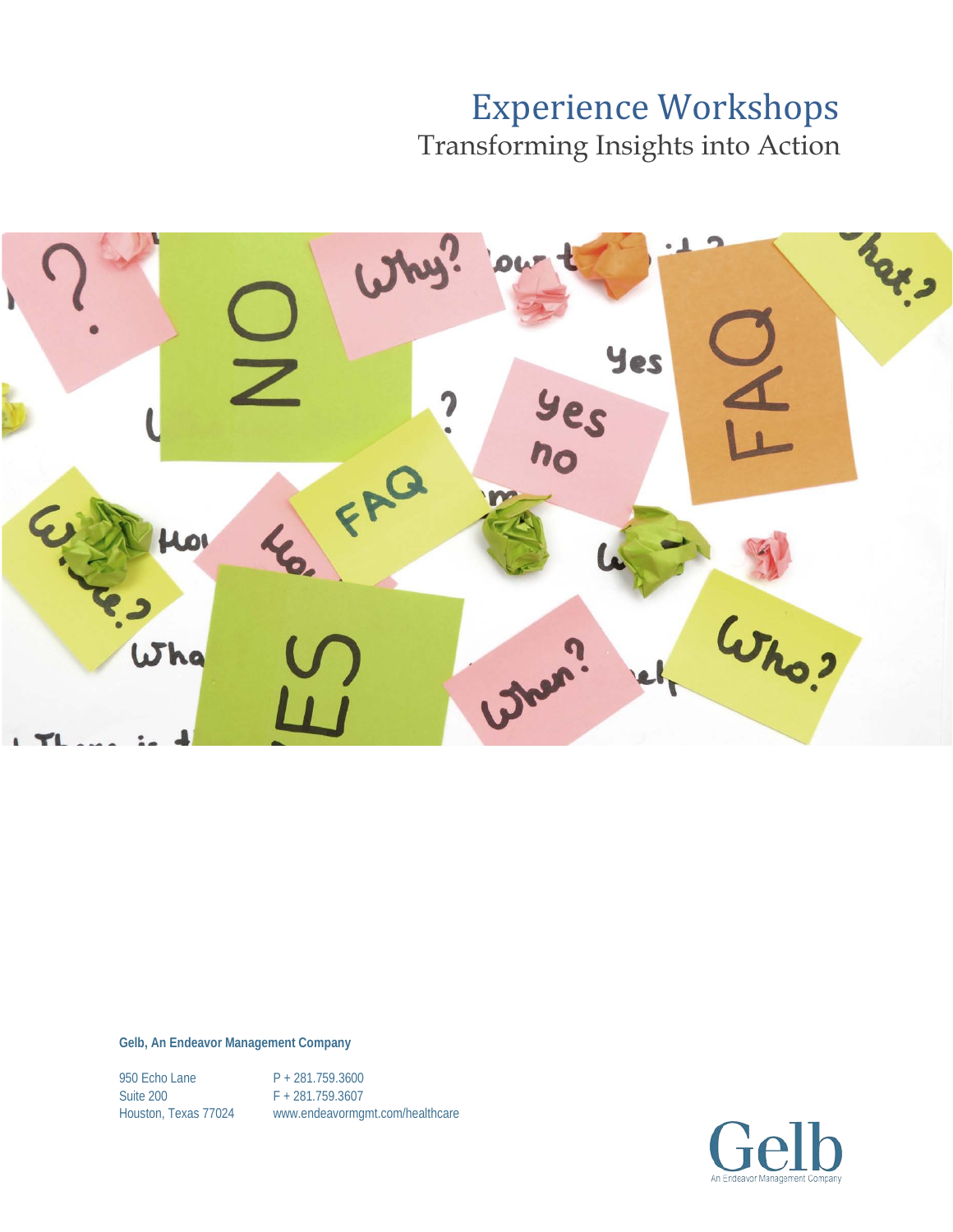### **The "Now What?" Challenge**

Consider this common scenario: Your team has just received a wealth of information or feedback that will be highly useful for achieving your customer experience goals and improvement objectives. After the team meets to review the information, they leave excited about the new opportunities, yet overwhelmed about where to start. Questions such as "What can we do now to get started?" and "What should we prioritize first considering our limited resources?" need to be answered in order to translate information into action.

*As healthcare teams strive to develop impactful action plans to advance their experience-related improvement and growth goals, they need a clear path to jump start efforts. So how can an action planning workshops be used to effectively help the team align on next steps in experience improvement?*

In this white paper, we review how to plan and facilitate high impact experience improvement workshops, which can be used by teams of all shapes and sizes, and promote consensus-building in a collaborative environment.

### **A Foundation for Success**

First and foremost, it is imperative to set up the workshop for success.

### **Knowledge of the Situation At Hand**

Action planning workshops assume that the team already has a foundation for the situation at hand – such as the objective, challenges, and opportunities. For example, when we facilitate these workshops with clients, the foundational information often comes from the recently completed customer research, such as Experience Mapping. Regardless of what information you have, or what the participants need to know, it is usually necessary for them to review relevant information in advance of the workshop. An alternative option is to review this at the beginning of the workshop, though the workshop may need to last longer to allow ample time for discussion and brainstorming.

### **Timing it Right**



We have found that a "sweet spot" for timing is about two hours. Or course it would be ideal to meet for a half-day or even longer, but this amount of time makes it almost impossible for busy team members to coordinate schedules. We have found that two hours can be an effective amount of time as long the group comes into the workshop with a common understanding of the situation at hand.

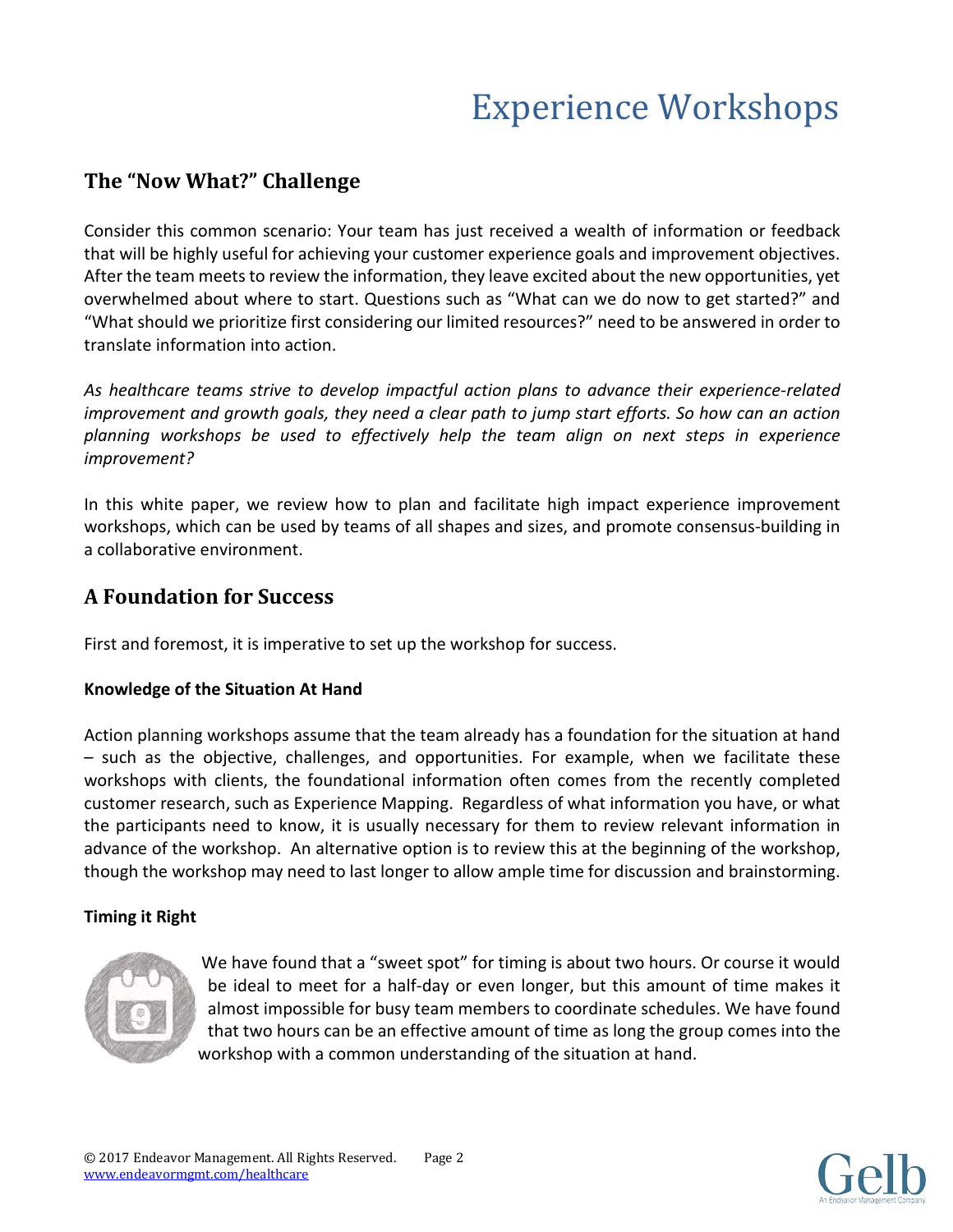#### **Cross Functional Representation**



The participants of the workshop should be well thought out in advance. Despite a temptation to include only leadership or those in a similarrole, a homogenous group runs the risk of isolating itself from other opinions and not critically evaluating alternative viewpoints. Aside from improving the quality of discussion and ultimate decisions made, the inclusion of cross-functional workshop attendees can facilitate

obtaining buy-in and unifying the team to ultimately take action on the results. In healthcare, these roles can include everyone from marketing to clinical providers to support staff. That does not mean that every staff member needs to attend the workshop – but instead that all roles need to be represented. We have found that this is often times the first opportunity for team members from different locations and roles to get together, providing an opportunity to break down silos, and for them to share challenges, best practices, and diversity of perspectives.

### **Insight to Action**

An overall agenda for a workshop may look similar to this:



- 1. Introductions and review of objectives and purpose (20 minutes)
- 2. Small group brainstorming (30 minutes)
- 3. Discussion and prioritization (40) minutes)
- 4. Assignments (15 minutes)
- 5. Personal or team action planning (15 minutes)

#### **Introductions**

At the beginning, along with reviewing the purpose and desired outcome of the workshop, having each participant introduce themselves and describe their role will give everyone a sense for the variety of perspectives represented.

### **Small Group Brainstorming**

Next begins the brainstorming. Although this can be done among the entire group, for sake of time and focus we recommend dividing the participants into small groups, each of which will tackle a different part of the experience, or a different customer group.

• If your focus is experience improvement for a variety of segments, focus areas could include surgical patients, therapy patients, out of town patients, and even other audiences such as referring physicians or caregivers.

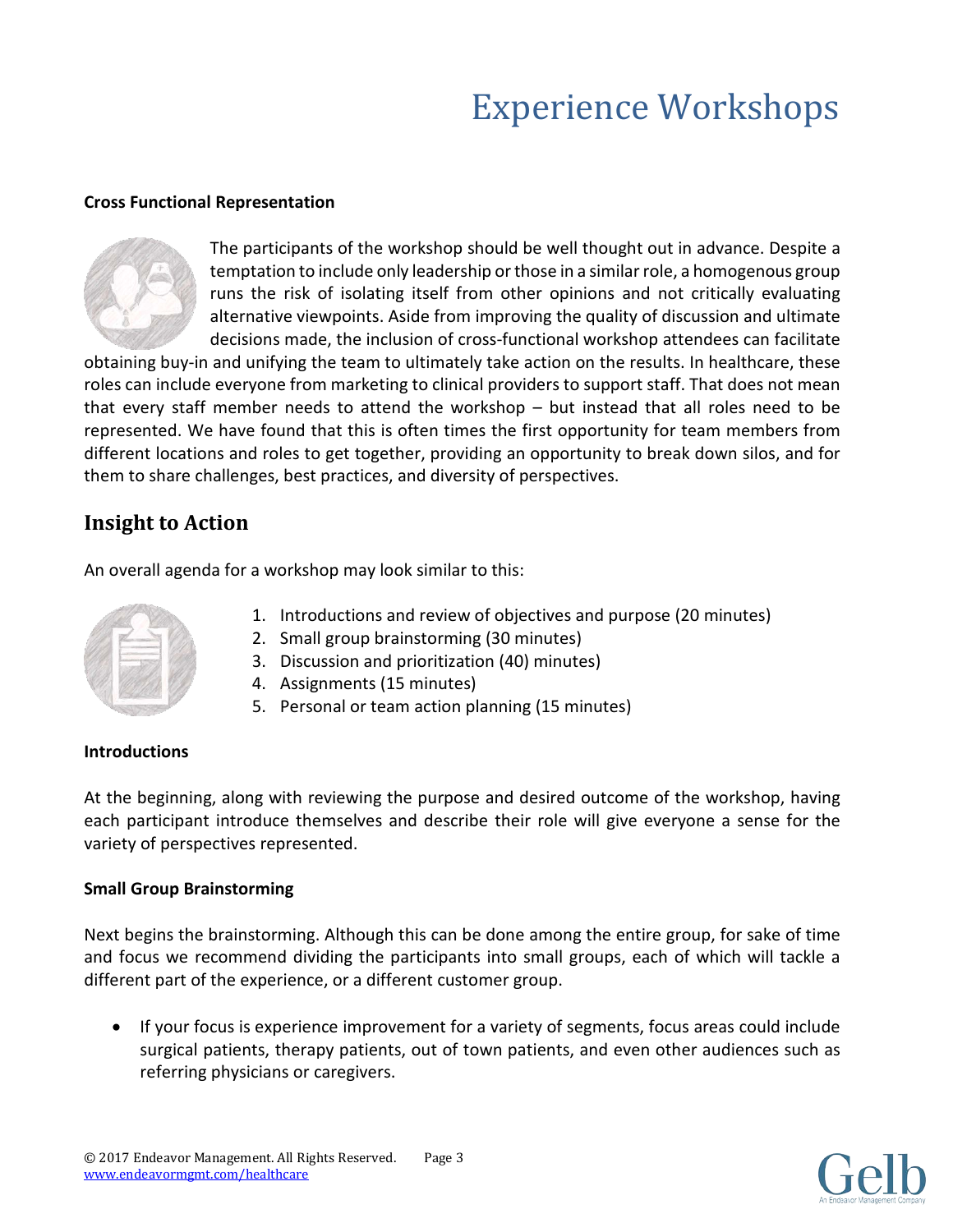• If the focus is holistic experience improvement, groups can be separated by stage – such as need (communications and information before becoming a patient), scheduling/access, first visit, treatment, and follow-up/on-going care.

We typically recommend allowing participants to self-select their group based on area of interest, but it is important that the groups remain cross-functional so that a variety of viewpoints are represented. In some situations, it might be wise to pre-assign each participant to a group before the workshop begins. Facilitators can make this decision based on the workshop size, variety of roles represented, and overall group dynamics (such as how hard it will be to break the silo mentality).

Questions the groups should consider and document include:

- 1. What activities should we reinforce and make more consistent? (e.g., meeting basic requirements)
- 2. What opportunities for improvement do we have? (e.g., meeting performance requirements)
- 3. What are areas where we could provide a pleasant surprise in our service delivery (e.g., enchantment requirements, exceeding patient expectations, ideas from other organizations)

If possible, it is helpful to assign each group with a "leader" who is familiar with the brainstorming process and workshop agenda, and who can help the group stay focused on the key discussion areas. Another option is for the facilitator(s) to take turns talking with the groups individually to provide direction throughout the brainstorming process.

### **Whole Group Discussion**

After the groups had some time to discuss (approximately 30 minutes), the facilitator should begin the discussion and prioritization, which is typically the longest part of the workshop. This can be done in a couple of ways:

- "Gallery Walk:" Each group documents their ideas on a flip chart. After the small group brainstorming is complete, all participants walk around the room to read the flip charts. Each participant can add their own idea to the flip chart (post-it notes are great for this!). The facilitator then leads the discussion for each area, reviewing notes from the flip chart and looking for clusters of ideas (such as things that related to education, process, etc.)
- "Facilitated Discussion:" Alternatively, each group can assign one person do document their ideas from the brainstorming, as well as a person to report to the larger group. After the small group brainstorming is complete, each small





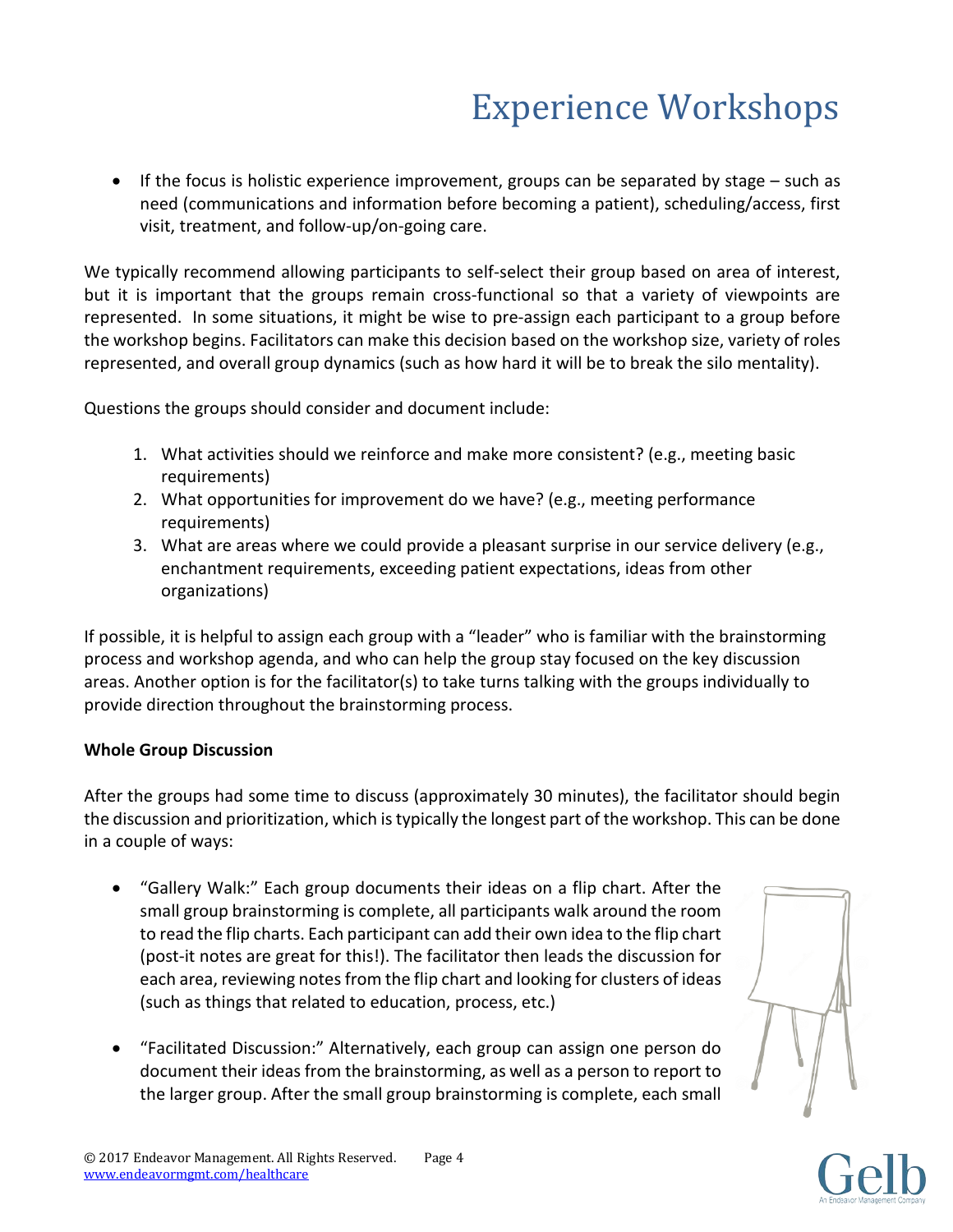group takes turns presenting to the larger group. The facilitator takes notes and asks for additional ideas, looking for clusters and themes that emerge.

Regardless of which method you use, the rule during brainstorming is that ideas should be added or built upon, but not taken away. At this point, all ideas are valid and even the outlandish ideas are considered. As long as participants stay focused on the topic, they are encouraged to build on the ideas of others and come up with as many ideas as possible. Setting this framework is particularly important in a cross-functional environment, to break the norm that primarily those in leadership play the role of suggesting ideas and initiating change.

#### **Prioritization and Assignments**

At this stage, the facilitator should transition the conversation from brainstorming all ideas to prioritizing a few ideas that will have the most impact.

Prioritizes fall into one of three categories

- Green (easy/high priority)
- Yellow (moderate)
- Red (hard/low priority

Participants are each given three votes total, one vote for each column. The green category will translate to Quick Hits that can be started on right away. A leader and aggressive deadline should be assigned for each. The red category will be parked for now or perhaps discarded.

#### **Documentation of Identified Needs**

| l Need l                 | <b>Investment</b> | <b>Impact</b>     |
|--------------------------|-------------------|-------------------|
| Description of need area | High/Low/Moderate | High/Low/Moderate |

The others will need to be discussed:

- What should we consider?
- What is the relative priorities among these?
- Which 2-3 can we tackle right away?
- Who is responsible and when will they report back to the group?

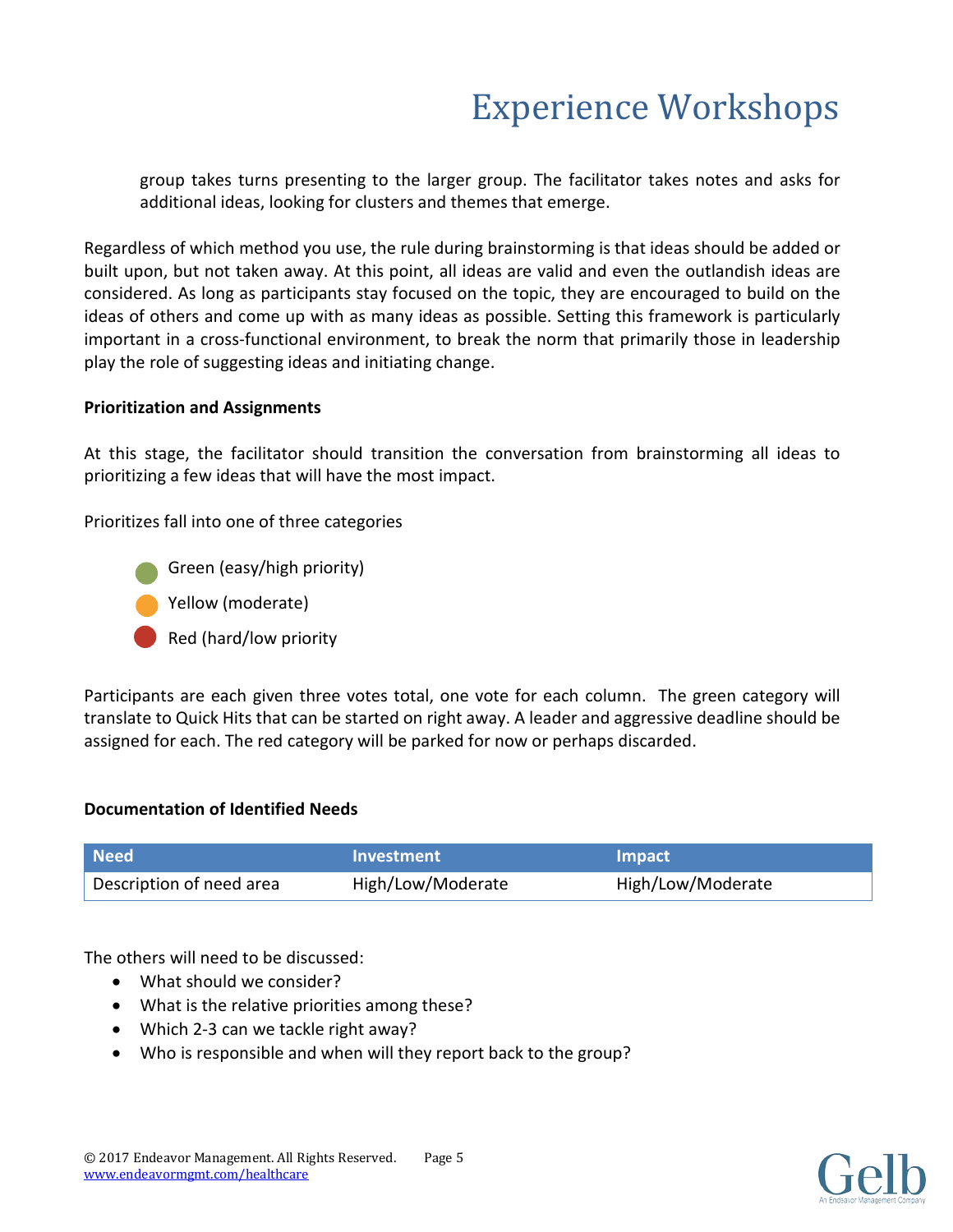### **Documentation of Prioritized Needs**

| <b>Need</b>              | Investment        | <b>Impact</b>     | <b>Existing Initiatives or</b><br><b>Resources</b> |
|--------------------------|-------------------|-------------------|----------------------------------------------------|
| Description of need area | High/Low/Moderate | High/Low/Moderate | Goals, resources, etc.                             |

The final output which will be distributed to the team should look similar to a grid with initiatives mapped on their impact, priority, and assignment/timeline. An impact vs. investment chart is a visually concise way to summarize priorities.



### **Output and Personal Action Planning**

As a final step, asking participants to create personal (or team) action plans is also helpful for empowering, motivating, and clarifying what will be done next. Their resolutions are typically specific to their position or department and can be completed individually or within their work group. They can (and should) be revisited after a certain timeframe to review successes and continued goals.

### **What Now?**

Within one or two weeks of the workshop, participants should receive follow-up with documentation and next steps. Without follow-up, there is a risk of losing momentum and reducing action. Participants and teams should be held accountable to the priorities discussed, and perhaps even have a pre-scheduled follow-up meeting in which they will discuss progress on goals.